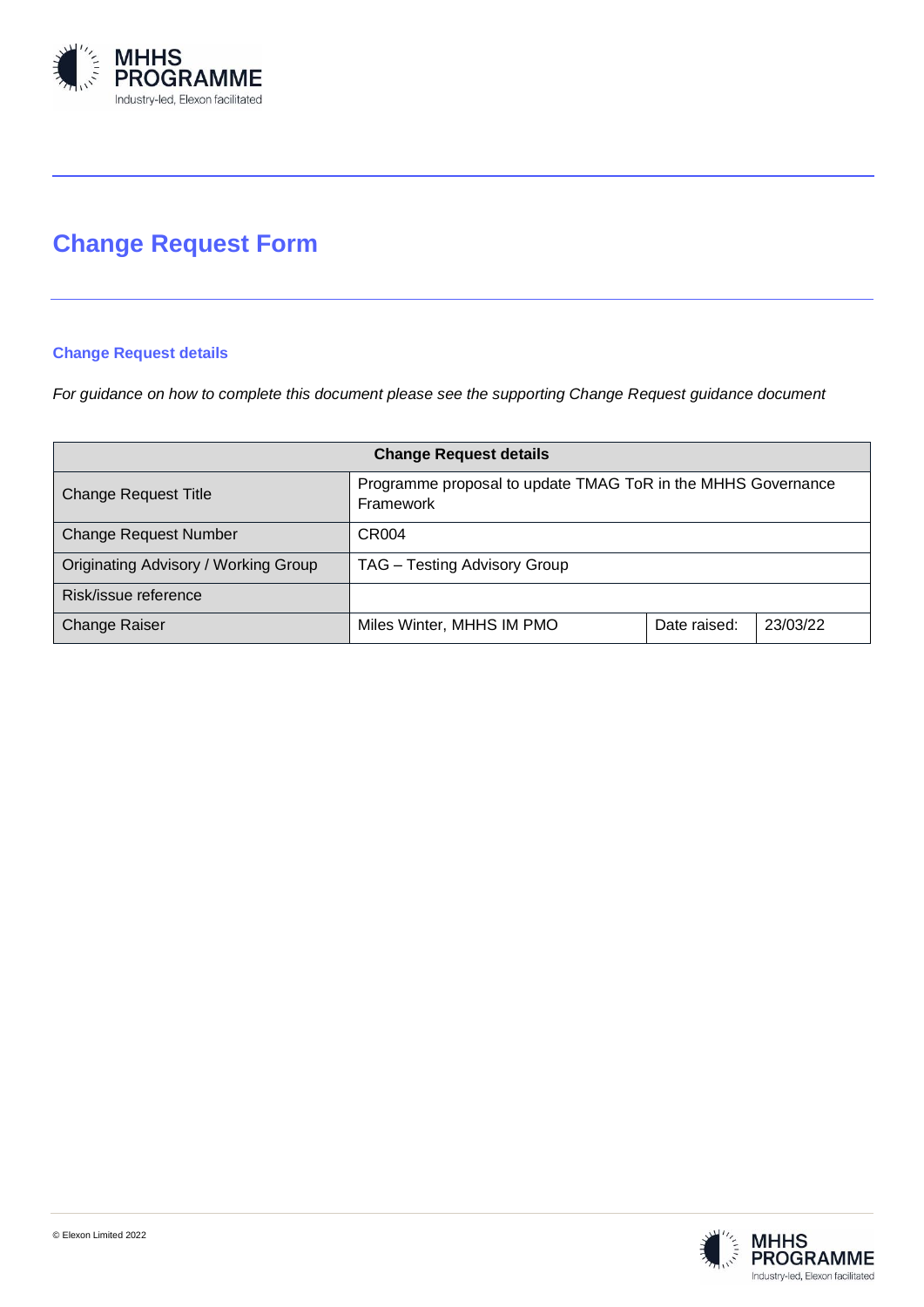#### **Guidance** *– This section should be completed by the Change Raiser when raising the Change Request.*

#### **Part A – Description of proposed change**

#### **Issue statement:**

*(what is the issue that needs to be resolved by the change)*

The Testing Advisory Group (TAG) is incorporating Migration into its remit, to become the Testing and Migration Advisory Group (TMAG). The TAG has approved a new set of TMAG Terms of Reference for the governance goup.

This requires a consequent update to the MHHS Programme Governance Framework.

#### **Description of change:**

*(what is the change you are proposing)*

Update the MHHS Governance Framework to add the new TMAG Terms of Reference, as approved by the TAG, and retain the TAG Terms of Reference for use later when the TMAG splits into the TAG and a new Level 3 Migration Advisory Group.

#### **Justification for change:**

*(please attach any evidence to support your justification)*

The formal approval of the Testing and Migration Advisory Group terms of reference must be reflected in the MHHS Governance Framework so that the Framework accurately defines MHHS Programme governance arrangements and Programme Participants can transparently see the agreed purpose of each group. The Programme Steering Group agreed that TMAG should be formed in accordance with the Governance Framework changes approved in the March 2<sup>nd</sup> PSG meeting.

Learnings from FSP suggest migration and testing are closely linked and require close collaboration. Including migration in TAG prevents siloed working.

The detail of migration (e.g., migration strategy) will be led by migration experts through the migration working group (MWG) at Level 4 and not in the TMAG. MWG is forecast to be mobilised in April. As a decision-making group, TMAG will be there for decision-making and approval of deliverables. MWG will be where the bulk of migration matters are discussed and deliverables developed, to be raised to TMAG for approval.

There has been agreement for two ways in which migration experts can join the TMAG, if constituent reps believe this would be beneficial (and by agreement of the TMAG chair): as an alternate or as an additional attendee (but with only one rep contributing to any particular agenda item from one constituency).

Combining testing and migration prevents the addition of another governance group and keeps MHHS governance streamlined/less complex.

# **Consequences of no change:**

*(what is the consequence of no change)*

The MHHS Governance Framework will not accurately reflect the decisions of PSG without including the Terms of Reference for the Testing and Migration Advisory Group. Programme participants will not be able to transparently see and understand what the group is for.

If the Change is rejected, this compromises the effectiveness of PSG as the Level 2 decision-making body.

| Target date by which a decision is required: |  |
|----------------------------------------------|--|
|                                              |  |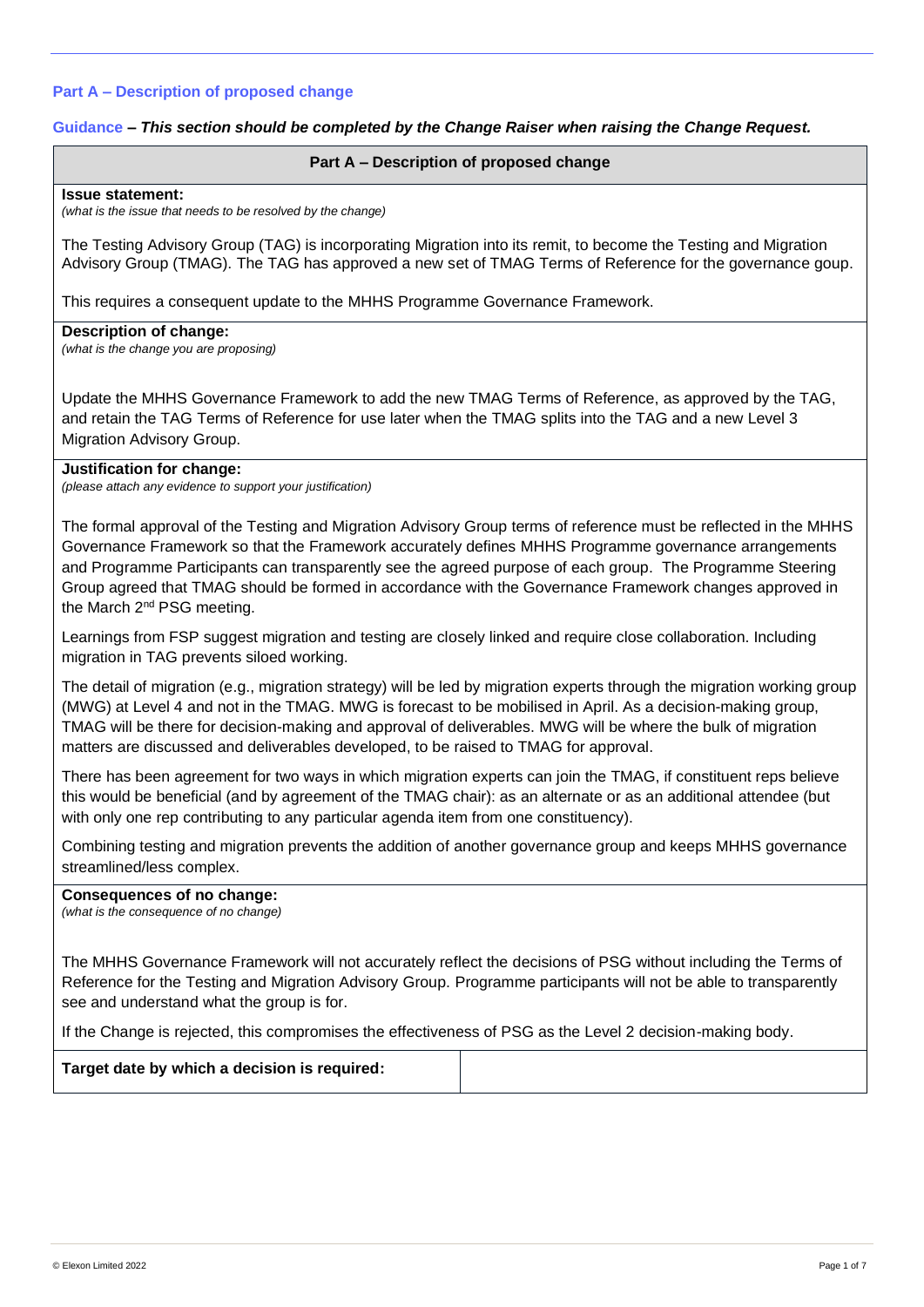### **Part B – Initial Impact of proposed change**

## **Guidance** *– this section should be completed by the Change Raiser before being submitted to the MHHS PMO.*

**Guidance** *– Please document the benefits of the change and to delivery of the programme objectives*

### **What benefits does the change bring**

*(list the benefits of the change and how this improves the business case)*

Delivers the decision of the PSG into formal governance.

Brings migration under the existing TAG governance group, enabling the programme to have better oversight of the progression of migration. Given the close alignment to testing, bringing migration into TAG to create TMAG supports close collaboration.

By formally approving the Testing and Migration Advisory Group terms of reference and reflecting this in the MHHS Governance Framework, this ensures the Framework accurately defines MHHS Programme governance arrangements and Programme Participants can transparently see the agreed purpose of each group.

| <b>Programme Objective</b>                                                                                                                                                | Benefit to delivery of the programme objective                                                                                                                          |
|---------------------------------------------------------------------------------------------------------------------------------------------------------------------------|-------------------------------------------------------------------------------------------------------------------------------------------------------------------------|
| To deliver the Design Working Group's Target Operating<br>Model (TOM) covering the 'Meter to Bank' process for all<br><b>Supplier Volume Allocation Settlement meters</b> | Delivered to higher standard than if the Programme doesn't<br>update the TMAG ToR in the MHHS Governance<br>Framework.                                                  |
| To deliver services to support the revised Settlement<br>Timetable in line with the Design Working Group's<br>recommendation                                              | This Change Request does not impact the revised<br>Settlement Timetable.                                                                                                |
| To implement all related Code changes identified under<br>Ofgem's Significant Code Review (SCR)                                                                           | This Change Request does not impact the Code changes.                                                                                                                   |
| To implement MHHS in accordance with the MHHS<br><b>Implementation Timetable</b>                                                                                          | This Change Request does not impact the final delivery date<br>for MHHS.                                                                                                |
| To deliver programme capabilities and outcomes to enable<br>the realisation of benefits in compliance with Ofgem's Full<br><b>Business Case</b>                           | Delivered to higher standard than if the Programme doesn't<br>update the TMAG ToR in the MHHS Governance<br>Framework.                                                  |
| To prove and provide a model for future such industry-led<br>change programmes                                                                                            | This Change Request applies learnings from FSP to foster<br>greater collaboration between migration and testing and to<br>appropriately amend the Governance Framework. |

# **Guidance** *– Please document the known programme parties and programme deliverables that may be impacted by the proposed change*

| <b>Impacted areas</b>           | <b>Impacted items</b>                                                         |
|---------------------------------|-------------------------------------------------------------------------------|
| <b>Impacted Parties</b>         | All Programme Parties participating in TMAG and associated governance groups. |
| Impacted<br><b>Deliverables</b> | <b>Updated Governance Framework</b>                                           |
| Impacted<br><b>Milestones</b>   | N/a                                                                           |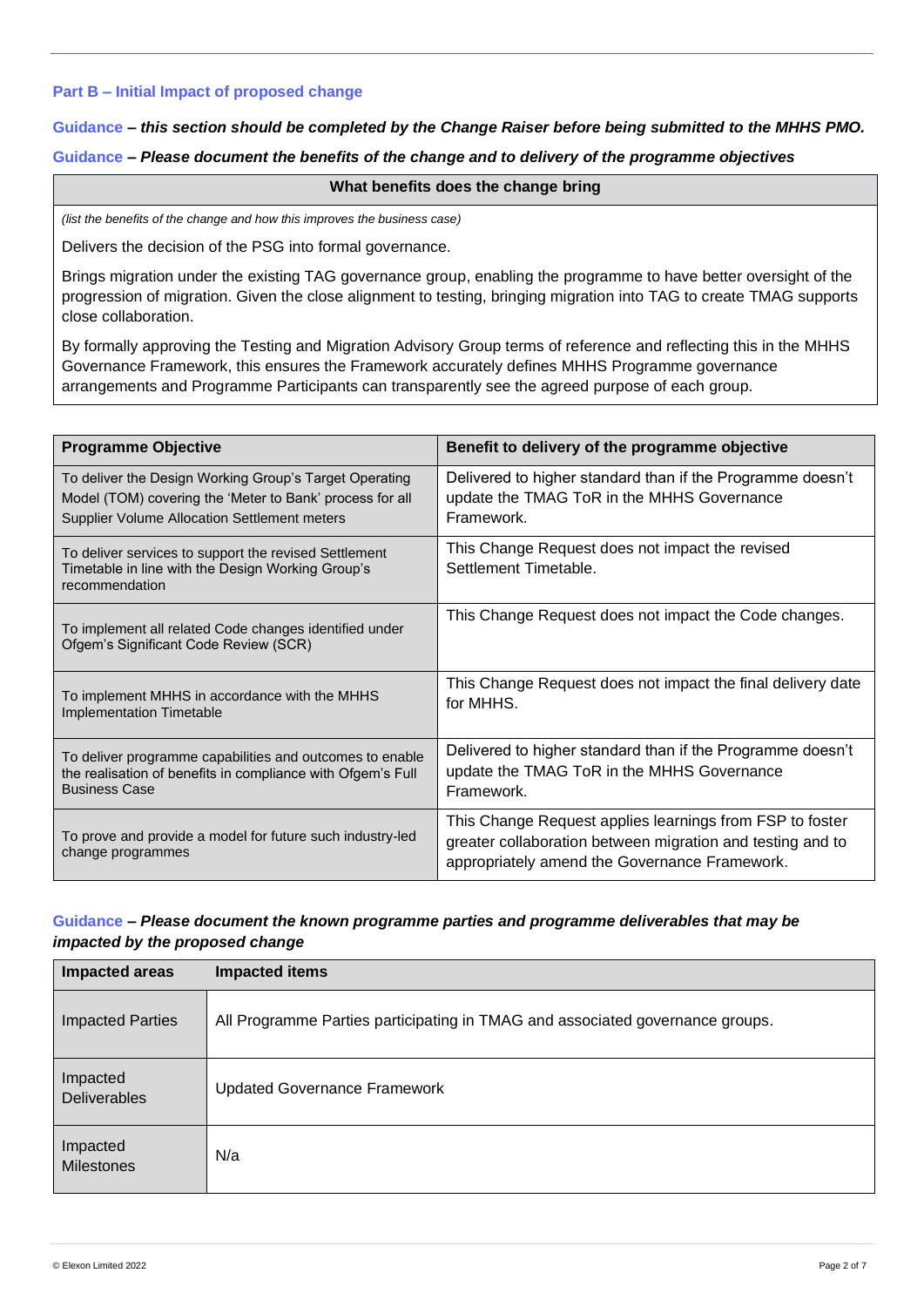| Initial assessment     |                              |                                |                        |
|------------------------|------------------------------|--------------------------------|------------------------|
| Necessity of change    | 3 - Potentially<br>Important | Expected lead time             | 1 - $<$ 5 working days |
| Rationale of change    | Programme                    | Expected implementation window | 1 - Imminent           |
| Expected change impact | Very Low                     |                                |                        |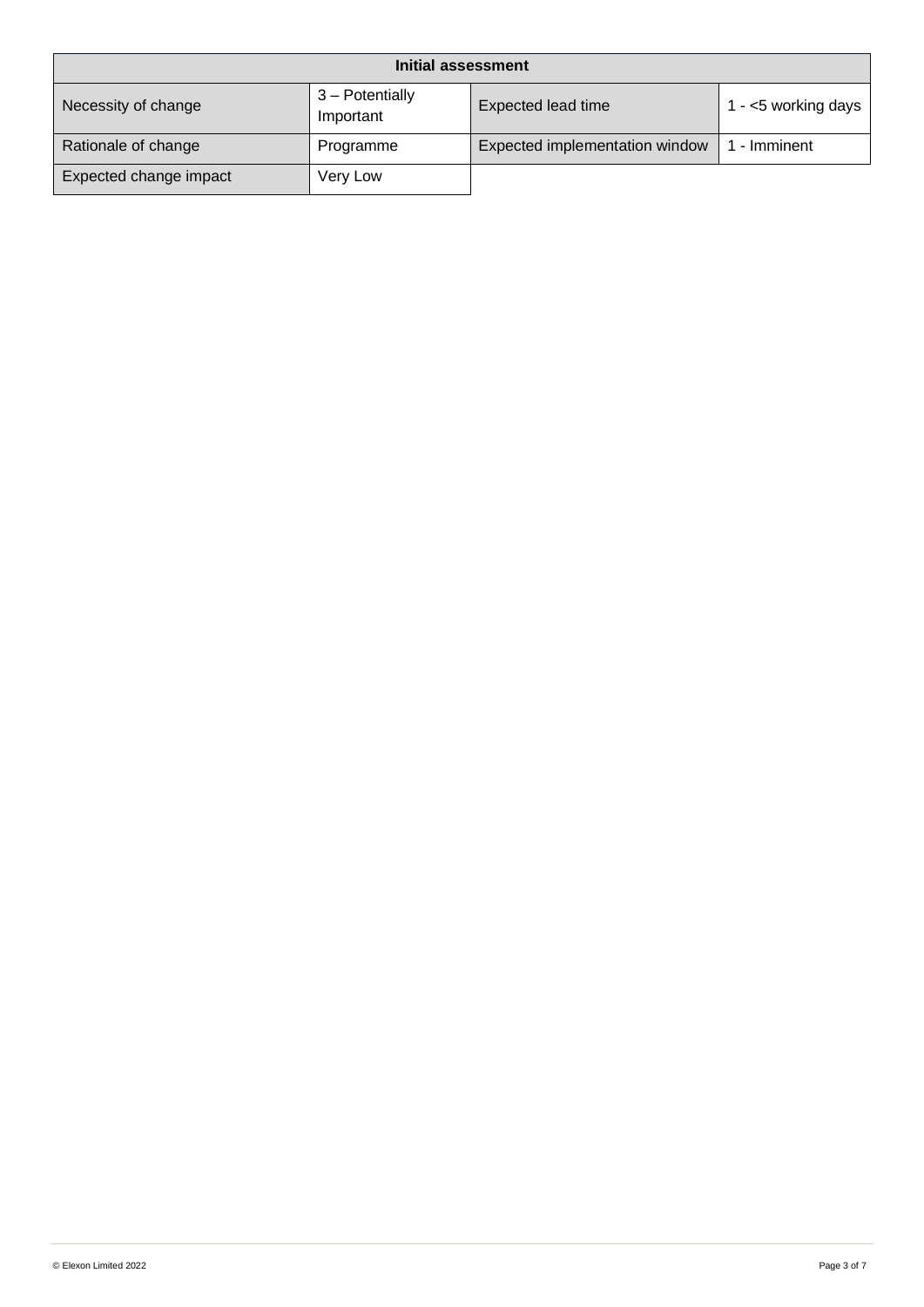#### **Part C – Summary of impact assessment and recommendation**

**Guidance –** *This section should be completed by the Change Raiser. Note, this is before impacted parties complete a full Impact Assessment.*

#### **Part C – Summary of impact assessment and recommendation (complete as appropriate)**

#### **Effect on benefits**

Positively impacted as outputs of TMAG are likely to be better than if migration and testing were separate.

*Impact Assessment respondents to review and respond to content provided by the Change Raiser. Impact Assessment respondents to identify and describe any further impacts, quantifying where possible.*

#### **Effect on consumers**

Positively impacted as outputs of TMAG are likely to be better than if migration and testing were separate.

*Impact Assessment respondents to review and respond to content provided by the Change Raiser. Impact Assessment respondents to identify and describe any further impacts, quantifying where possible.*

### **Effect on schedule**

n/a

*Impact Assessment respondents to review and respond to content provided by the Change Raiser. Impact Assessment respondents to identify and describe any further impacts, quantifying where possible*

#### **Effect on costs**

n/a

*Impact Assessment respondents to review and respond to content provided by the Change Raiser. Impact Assessment respondents to identify and describe any further impacts, quantifying where possible. Specific costs may be identified as confidential where necessary and aggregated by the MHHS Programme.*

# **Effect on resources**

Reduces number of resources needed by the Programme and Programme Parties versus standing up a separate Migration Advisory Group

*Impact Assessment respondents to review and respond to content provided by the Change Raiser. Impact Assessment respondents to identify and describe any further impacts, quantifying (e.g., resource type, duration, skills) where possible.*

#### **Effect on contract**

n/a

*Impact Assessment respondents to review and respond to content provided by the Change Raiser. Impact Assessment respondents to identify and describe any further impacts, quantifying where possible.*

#### **Risks**

n/a

*Impact Assessment respondents to review and respond to content provided by the Change Raiser. Impact Assessment respondents to identify and describe any further risks.*

#### **Recommendation**

It is recommended the change is **approved**.

*Impact Assessment respondents to state whether they agree or disagree with this change. Impact Assessment respondents to provide supporting evidence to justify their reasoning.*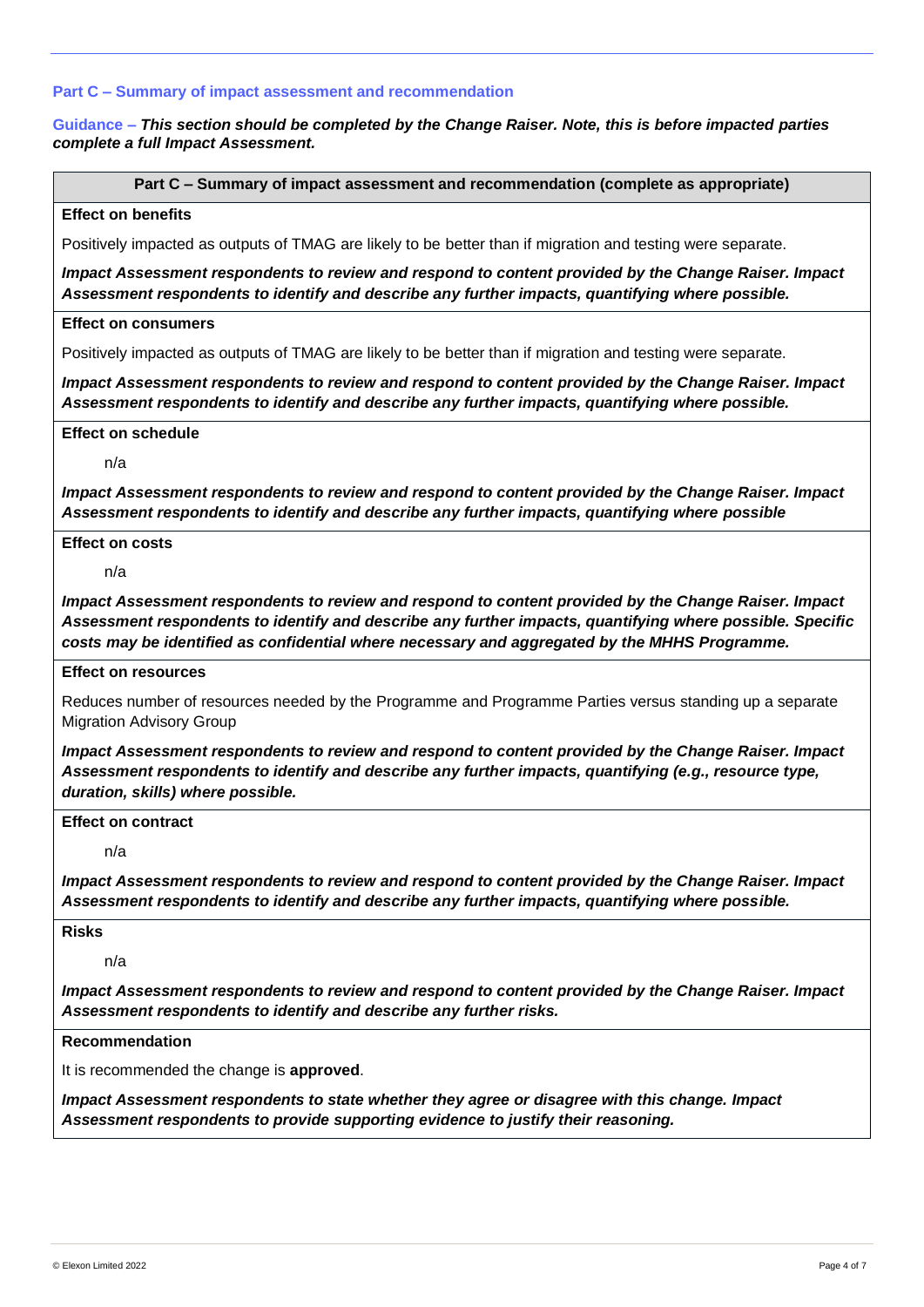**Guidance***: The approvals section will be completed by the MHHS PMO once the Impact Assessment has been reviewed.*

# **Approvals (to be completed by MHHS PMO)**

MHHS Change Board – housekeeping change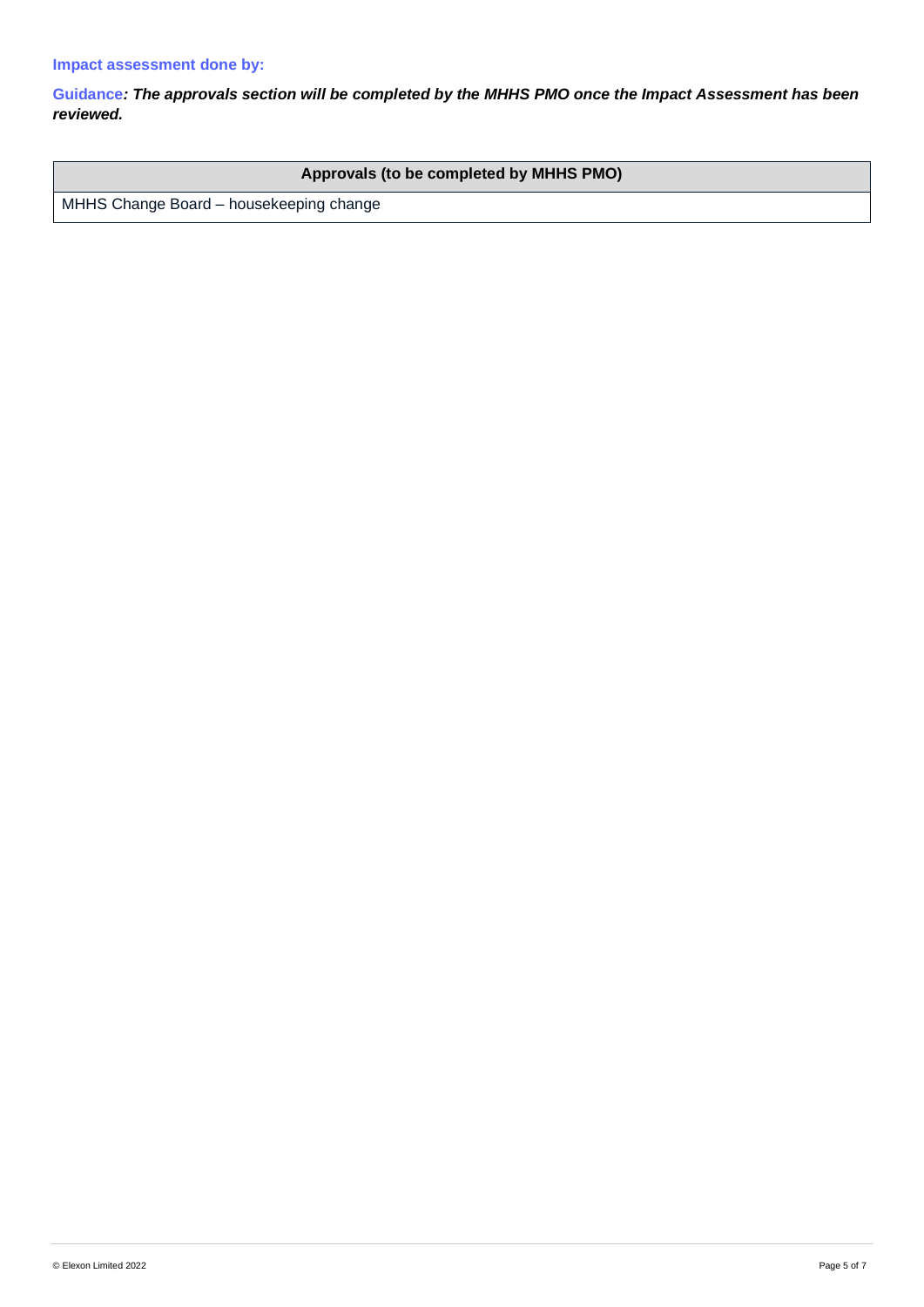# **Part D – Change decision**

# **Guidance** - *This section will be completed by the MHHS PMO following the review of the impact assessment and decision reached by the SRO.*

| <b>Part D - Change decision</b> |                                                                                        |      |                                |
|---------------------------------|----------------------------------------------------------------------------------------|------|--------------------------------|
| Decision:                       | Change approved                                                                        | Date | 24 March 2022                  |
| Approvers:                      | <b>MHHS Change Board</b>                                                               |      |                                |
| Change Owner:                   | Miles Winter                                                                           |      |                                |
| Action:                         | A1. TMAG Terms of Reference to be reflected in MHHS Programme Governance<br>Framework. |      |                                |
| <b>Changed Items</b>            | <b>Pre-change version</b>                                                              |      | <b>Revised version</b>         |
| A <sub>1</sub>                  | MHHS Governance Framework v2.4                                                         |      | MHHS Governance Framework v2.5 |
|                                 |                                                                                        |      |                                |
|                                 |                                                                                        |      |                                |
|                                 |                                                                                        |      |                                |